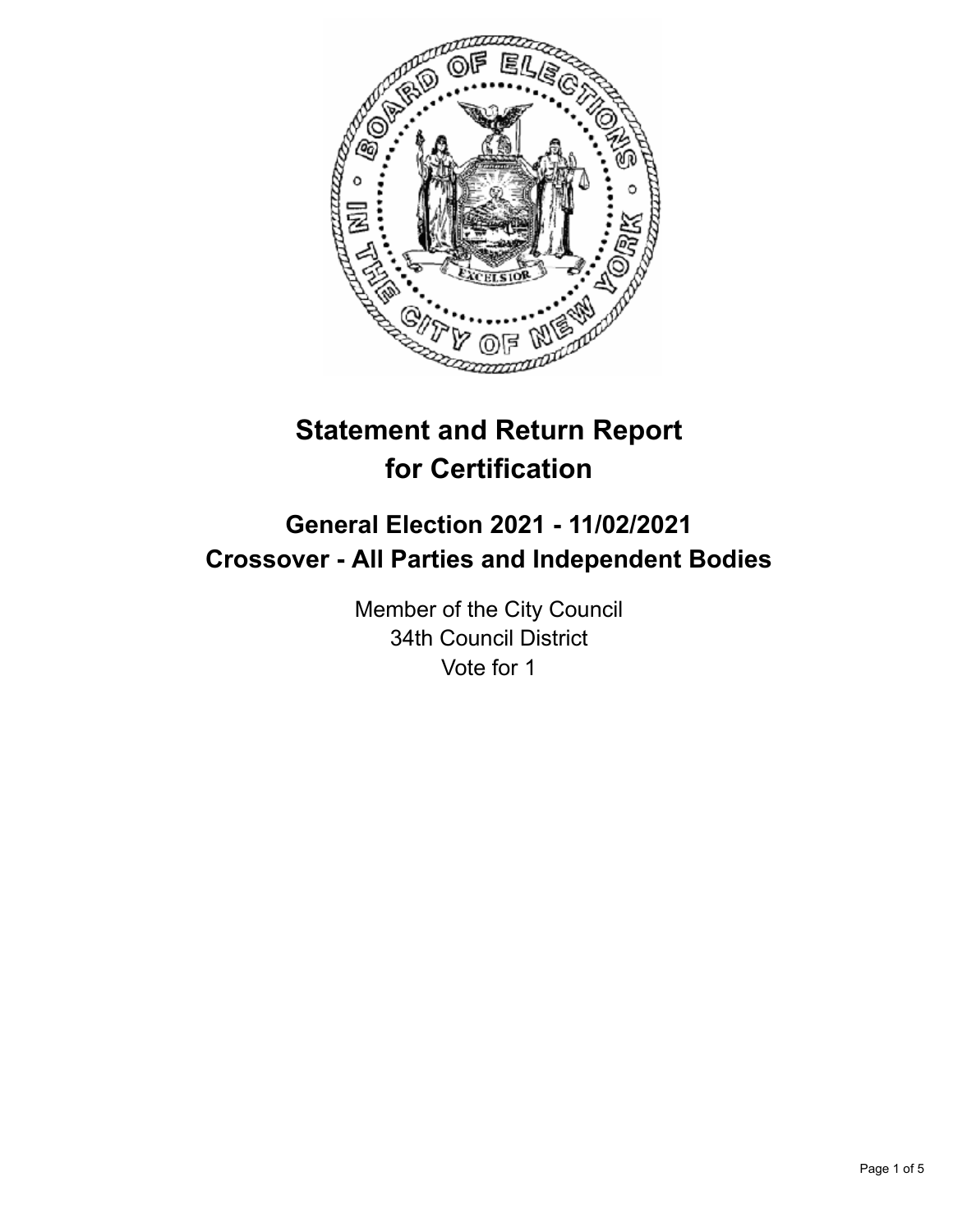

### **Kings County**

| PUBLIC COUNTER                                           | 13,818                  |
|----------------------------------------------------------|-------------------------|
| MANUALLY COUNTED EMERGENCY                               | 1                       |
| <b>ABSENTEE / MILITARY</b>                               | 535                     |
| <b>AFFIDAVIT</b>                                         | 146                     |
| <b>Total Ballots</b>                                     | 14,500                  |
| Less - Inapplicable Federal/Special Presidential Ballots | 0                       |
| <b>Total Applicable Ballots</b>                          | 14,500                  |
| JENNIFER GUTIERREZ (DEMOCRATIC)                          | 11,606                  |
| TERRELL LYNN FINNER (POWER 2 THE PEOPLE)                 | 488                     |
| LUTCHI GAYOT (BLK LIVES MATTER)                          | 561                     |
| ANDREW YANG (WRITE-IN)                                   | 1                       |
| ANNA MIROFF (WRITE-IN)                                   | 1                       |
| ANTHONY C. HERBERT (WRITE-IN)                            | 1                       |
| ANTHONY JANOY (WRITE-IN)                                 | 1                       |
| BILL BILLERSON (WRITE-IN)                                | $\mathbf{1}$            |
| <b>BRAD PITT (WRITE-IN)</b>                              | 1                       |
| <b>BRENDAN MCGILLEN (WRITE-IN)</b>                       | 1                       |
| CURTIS SLIWA (WRITE-IN)                                  | $\mathbf{1}$            |
| DARMA DIAZ (WRITE-IN)                                    | $\overline{\mathbf{c}}$ |
| DERRICK ROSE (WRITE-IN)                                  | 1                       |
| DIANA REYNA (WRITE-IN)                                   | $\mathbf{1}$            |
| DONALD TRUMP (WRITE-IN)                                  | $\overline{\mathbf{c}}$ |
| DOUG DECHEET (WRITE-IN)                                  | 1                       |
| ERICK WALDEN (WRITE-IN)                                  | $\mathbf 1$             |
| JET DROLETTE (WRITE-IN)                                  | 1                       |
| JOHN HANCOCK (WRITE-IN)                                  | 1                       |
| JOHN LOCKE (WRITE-IN)                                    | $\mathbf{1}$            |
| JOHN LUSMANO (WRITE-IN)                                  | 1                       |
| JOSEPH LENTOL (WRITE-IN)                                 | 1                       |
| KARLY MCALPINE (WRITE-IN)                                | $\mathbf 1$             |
| LOU COSTELLO (WRITE-IN)                                  | 1                       |
| LUISE SKRUDZKI (WRITE-IN)                                | 1                       |
| <b>MARTIN SHKRELI (WRITE-IN)</b>                         | 1                       |
| MENACHEM M REITPORT (WRITE-IN)                           | 1                       |
| <b>OSCAR LAUS (WRITE-IN)</b>                             | 1                       |
| PETER CHRISTOPHER VELEZ (WRITE-IN)                       | $\mathbf{1}$            |
| PRISCILLA GHAZNAVI (WRITE-IN)                            | 1                       |
| RACHEL ROMM-NISSON (WRITE-IN)                            | 1                       |
| RALPH JORLANO (WRITE-IN)                                 | 1                       |
| ROGER OWENS (WRITE-IN)                                   | 1                       |
| SCOTT MURRAY (WRITE-IN)                                  | 1                       |
| SEBASTIANO N.RUSSO (WRITE-IN)                            | 1                       |
| STACEY H PRUSSMAN (WRITE-IN)                             | 1                       |
| STEVEN FRANKLIN (WRITE-IN)                               | 1                       |
| TANIA MARKIS (WRITE-IN)                                  | 1                       |
| UNATTRIBUTABLE WRITE-IN (WRITE-IN)                       | 28                      |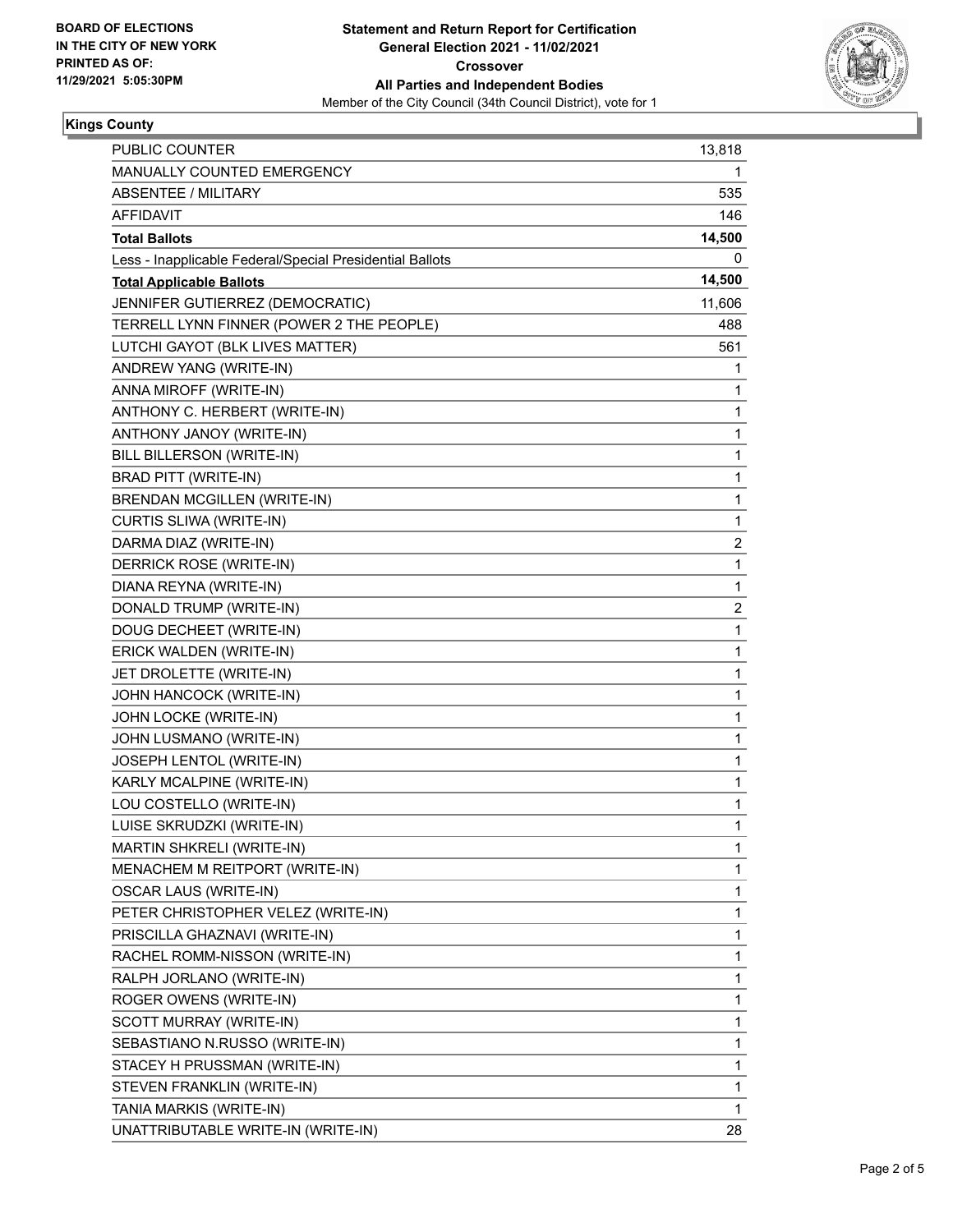

### **Kings County**

| WILLIAM KENAN (WRITE-IN)                                 | 1              |
|----------------------------------------------------------|----------------|
| <b>Total Votes</b>                                       | 12,721         |
| Unrecorded                                               | 1,779          |
| Queens County                                            |                |
| <b>PUBLIC COUNTER</b>                                    | 2,512          |
| MANUALLY COUNTED EMERGENCY                               | 0              |
| ABSENTEE / MILITARY                                      | 114            |
| <b>AFFIDAVIT</b>                                         | 19             |
| <b>Total Ballots</b>                                     | 2,645          |
| Less - Inapplicable Federal/Special Presidential Ballots | 0              |
| <b>Total Applicable Ballots</b>                          | 2,645          |
| JENNIFER GUTIERREZ (DEMOCRATIC)                          | 1,943          |
| TERRELL LYNN FINNER (POWER 2 THE PEOPLE)                 | 187            |
| LUTCHI GAYOT (BLK LIVES MATTER)                          | 129            |
| CARLO ACEVEDO (WRITE-IN)                                 |                |
| CURTIS A. SLIWA (WRITE-IN)                               | 3              |
| ERIK HERNANDEZ (WRITE-IN)                                | 1              |
| <b>GEORGE GUTIEREZ (WRITE-IN)</b>                        | 1              |
| JOHN HANNITY (WRITE-IN)                                  |                |
| JOHN SEMINERIO (WRITE-IN)                                | 1              |
| PAUL JUSER (WRITE-IN)                                    | 1              |
| PAUL RODRIGUEZ (WRITE-IN)                                | 1              |
| ROBINSON HERNANDEZ (WRITE-IN)                            | 1              |
| RONALD REAGAN (WRITE-IN)                                 | 1              |
| RUDOLPH GIULIANI (WRITE-IN)                              | 1              |
| STEVEN DAY (WRITE-IN)                                    | 1              |
| UNATTRIBUTABLE WRITE-IN (WRITE-IN)                       | $\overline{2}$ |
| <b>Total Votes</b>                                       | 2,275          |
| Unrecorded                                               | 370            |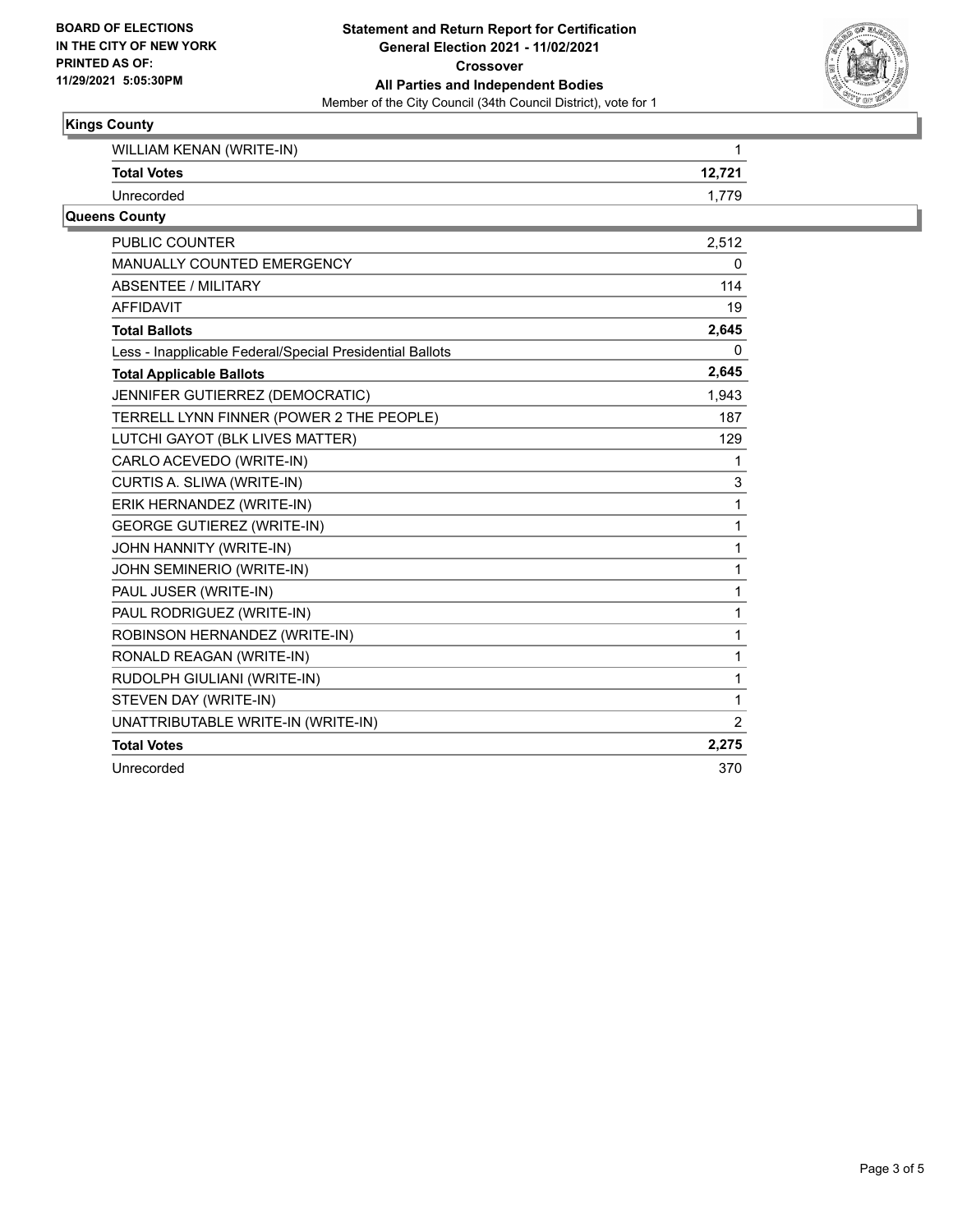

#### **Total for Member of the City Council (34th Council District)**

| PUBLIC COUNTER                                           | 16,330      |
|----------------------------------------------------------|-------------|
| MANUALLY COUNTED EMERGENCY                               | 1           |
| <b>ABSENTEE / MILITARY</b>                               | 649         |
| AFFIDAVIT                                                | 165         |
| <b>Total Ballots</b>                                     | 17,145      |
| Less - Inapplicable Federal/Special Presidential Ballots | 0           |
| <b>Total Applicable Ballots</b>                          | 17,145      |
| JENNIFER GUTIERREZ (DEMOCRATIC)                          | 13,549      |
| TERRELL LYNN FINNER (POWER 2 THE PEOPLE)                 | 675         |
| LUTCHI GAYOT (BLK LIVES MATTER)                          | 690         |
| ANDREW YANG (WRITE-IN)                                   | 1           |
| ANNA MIROFF (WRITE-IN)                                   | 1           |
| ANTHONY C. HERBERT (WRITE-IN)                            | 1           |
| ANTHONY JANOY (WRITE-IN)                                 | 1           |
| BILL BILLERSON (WRITE-IN)                                | 1           |
| BRAD PITT (WRITE-IN)                                     | 1           |
| <b>BRENDAN MCGILLEN (WRITE-IN)</b>                       | 1           |
| CARLO ACEVEDO (WRITE-IN)                                 | 1           |
| CURTIS A. SLIWA (WRITE-IN)                               | 3           |
| CURTIS SLIWA (WRITE-IN)                                  | 1           |
| DARMA DIAZ (WRITE-IN)                                    | 2           |
| DERRICK ROSE (WRITE-IN)                                  | 1           |
| DIANA REYNA (WRITE-IN)                                   | 1           |
| DONALD TRUMP (WRITE-IN)                                  | 2           |
| DOUG DECHEET (WRITE-IN)                                  | 1           |
| ERICK WALDEN (WRITE-IN)                                  | $\mathbf 1$ |
| ERIK HERNANDEZ (WRITE-IN)                                | 1           |
| <b>GEORGE GUTIEREZ (WRITE-IN)</b>                        | 1           |
| JET DROLETTE (WRITE-IN)                                  | 1           |
| JOHN HANCOCK (WRITE-IN)                                  | 1           |
| JOHN HANNITY (WRITE-IN)                                  | 1           |
| JOHN LOCKE (WRITE-IN)                                    | $\mathbf 1$ |
| JOHN LUSMANO (WRITE-IN)                                  | 1           |
| JOHN SEMINERIO (WRITE-IN)                                | 1           |
| JOSEPH LENTOL (WRITE-IN)                                 | 1           |
| KARLY MCALPINE (WRITE-IN)                                | 1           |
| LOU COSTELLO (WRITE-IN)                                  | 1           |
| LUISE SKRUDZKI (WRITE-IN)                                | 1           |
| MARTIN SHKRELI (WRITE-IN)                                | 1           |
| MENACHEM M REITPORT (WRITE-IN)                           | 1           |
| <b>OSCAR LAUS (WRITE-IN)</b>                             | 1           |
| PAUL JUSER (WRITE-IN)                                    | 1           |
| PAUL RODRIGUEZ (WRITE-IN)                                | 1           |
| PETER CHRISTOPHER VELEZ (WRITE-IN)                       | 1           |
| PRISCILLA GHAZNAVI (WRITE-IN)                            | 1           |
| RACHEL ROMM-NISSON (WRITE-IN)                            | 1           |